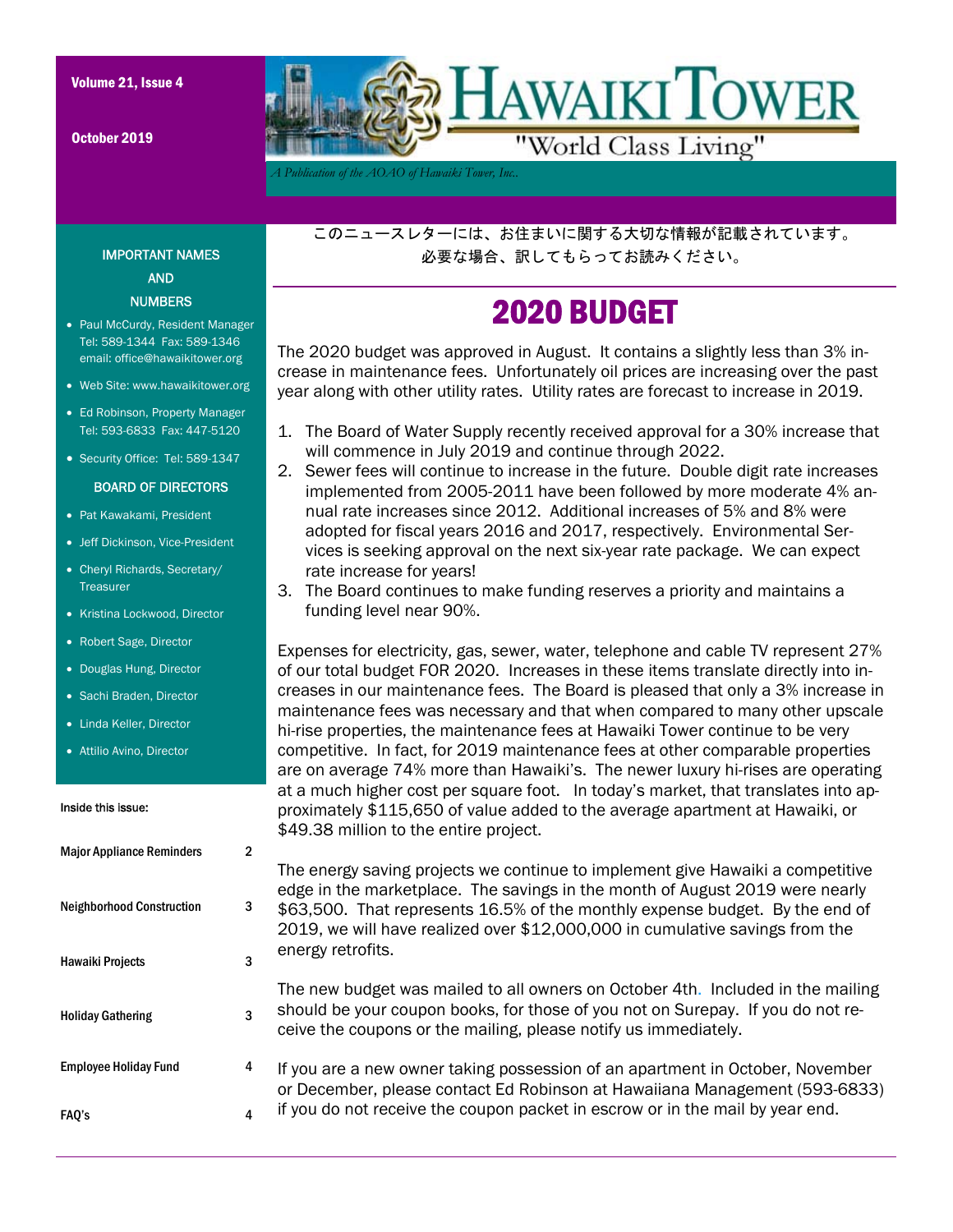## MAJOR APPLIANCE AND FIXTURE REMINDERS

Air Conditioning Changes—Our air conditioning units are now 21 years old. Owners are beginning to replace them in anticipation of the machine failing, or as they fail. The Association wants to remind owners of a few IMPORTANT requirements that need to be included when ordering and installing a new air conditioning unit in an apartment.

First, the new unit must have a high pressure actuated motorized zone valve installed. This is critically important to maintain the efficiency of our air conditioning system and minimize maintenance fees.

Second, an automatic flow control valve must be included when ordering the new machine. This is another critical component of the system design and serves to limited the flow of condenser water through each air conditioning machine and helps it operate more efficiently, for the owner and the Association.

Third, the condensate drain pan must be accessible in order to service it. We've seen new machines installed directly over the existing drain pan, completely covering it, which does not allow for service.

Fourth, a condensate drain pan safety switch must be installed to prevent water from overflowing the drain pan and flooding apartments below. If the machine is placed directly over the condensate drain pan completely covering it, this switch will not be able to be installed or serviced and the risk of flooding is increased significantly.

Refrigerators — The local SubZero representative stopped by the office recently and informed us that their experience with the refrigerators is that they last about 23 and 1/2 years. The representative was quite certain it was 23 1/2 years and that owners could expect units to fail

at a considerably higher rate once the refrigerators reach the 23 year mark.

Washer/Dryers — We're seeing more washing machines being replaced now and one important issue to check BEFORE scheduling the delivery is the functionality of the water supply stop valves to the washing machine. If these valves do not stop the water, the delivery persons will not be able to install your new washing machine.

A simple method to test whether these valves operate properly is to close the valve(s) and then try to start a load of laundry. Don't place clothes in the washer. Set the water temperature to warm (a mix of hot and cold) and then start the wash. If ANY water comes out, your valves are broken and need to be replaced PRIOR to the delivery of the new machine.

When replacing the valves, it is recommended to not use the existing style of valve and to have individual hot and cold angle stops installed instead. This is slightly more expensive than replacing the original valve and the angle stops are significantly more reliable than the original valve.

Finally, the original water hoses that connect to the washing machine are Flood Check hoses. These are high quality hoses and have a lifetime warranty. Some installers will not re-use these hoses even though they are much higher quality than the cheap ones that often come with a new machine. Some installers will insist on installing the new hoses and their company policy does not allow them to re-install old hoses, regardless of the hoses quality. Do not throw your old Flood Check hoses away.

It makes sense to keep them and have someone else switch out the hoses if the installer won't do it for you at the time of installation.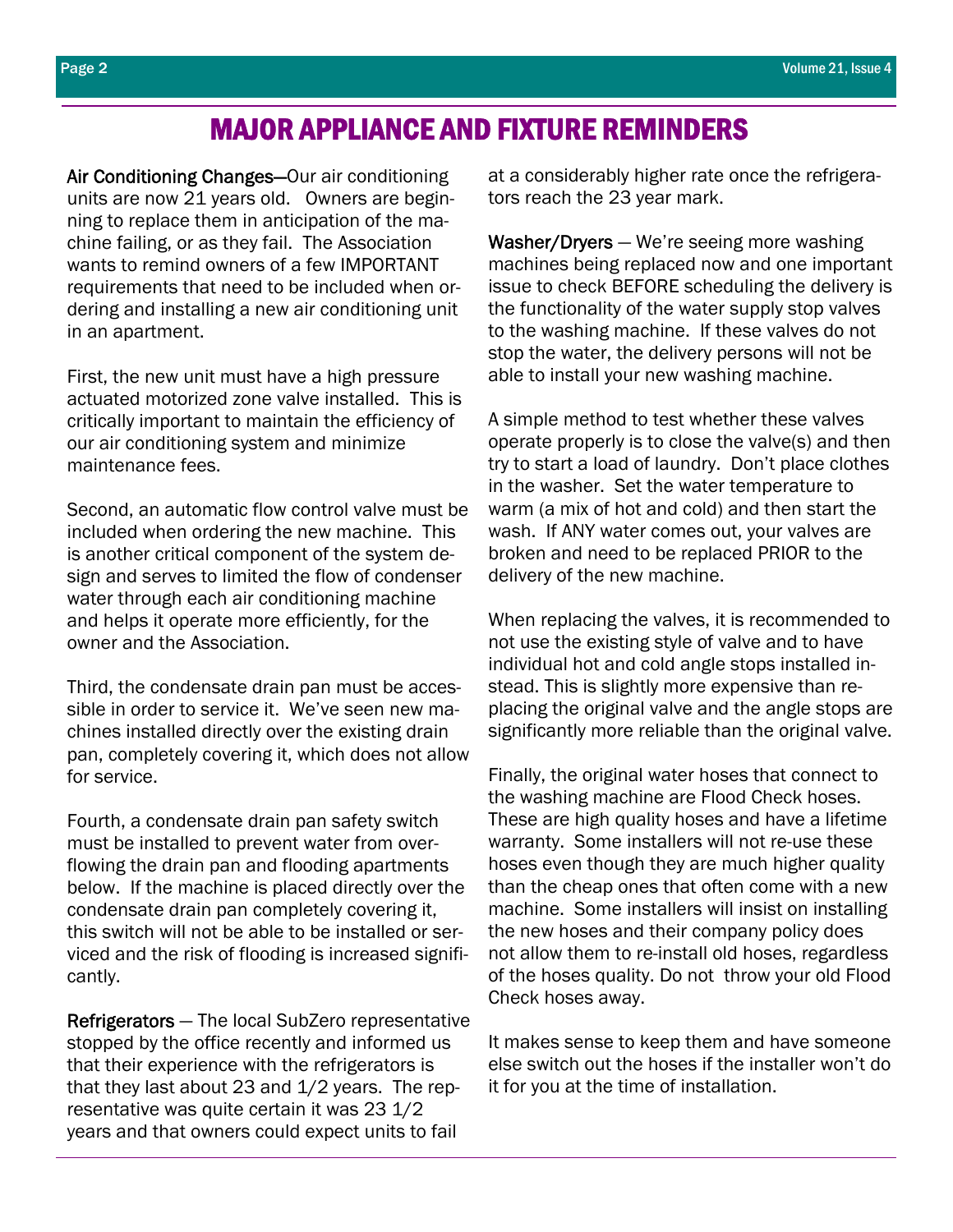# NEIGHBORHOOD **CONSTRUCTION**

Thinking our neighborhood was going to have a break from construction activity was wishful thinking.

### **Kona Street between Pensacola Street and Piikoi Street**

Lane closures and detours may be in place between 8:30 a.m. and 3 p.m. Monday through Friday.

### **Kona Street between Piikoi Street and Keeaumoku Street**

Lane closures and detours may be in place between 9:30 p.m. and 7:30 a.m. nightly Monday night through Friday morning.

These projects are to relocate underground utilities in preparation for the bigger project of installing the rail. It would appear we are in for a long period of construction surrounding us and impacting the traffic patterns.

## HAWAIKI CONSTRUCTION PROJECTS

### BUILDING PAINTING

The painting of the building was substantially completed in August 2019. We are happy with the quality of work the contractor performed, despite the project taking significantly longer than anticipated.

### ROOF COATINGS

All our modified bitumen roofs are being re-coated over the next month. We have 16,500 square feet of roof on the tower and nearly 6,000 square feet of roofing over the garage structure that benefit



from the coating. For the past fifteen years we've been applying a liquid coating over the main roof membrane to protect the main roof and extend its life. The roof is in excellent condition after 20 years of service.

Our in-house staff performs the coating installation under the supervision of our maintenance supervisor Kevin Donohoe.

We perform the work more efficiently and for far less cost than hiring a contractor.

## HOLIDAY GATHERING

On December 20th at 5:30pm the AOAO of Hawaiki Tower, Inc. will be sponsoring a Holiday gathering for the residents of Hawaiki Tower.

If you plan to attend, please bring a side dish, desert or other contribution to round out the menu. The Association will provide main dishes and beverages for everyone.